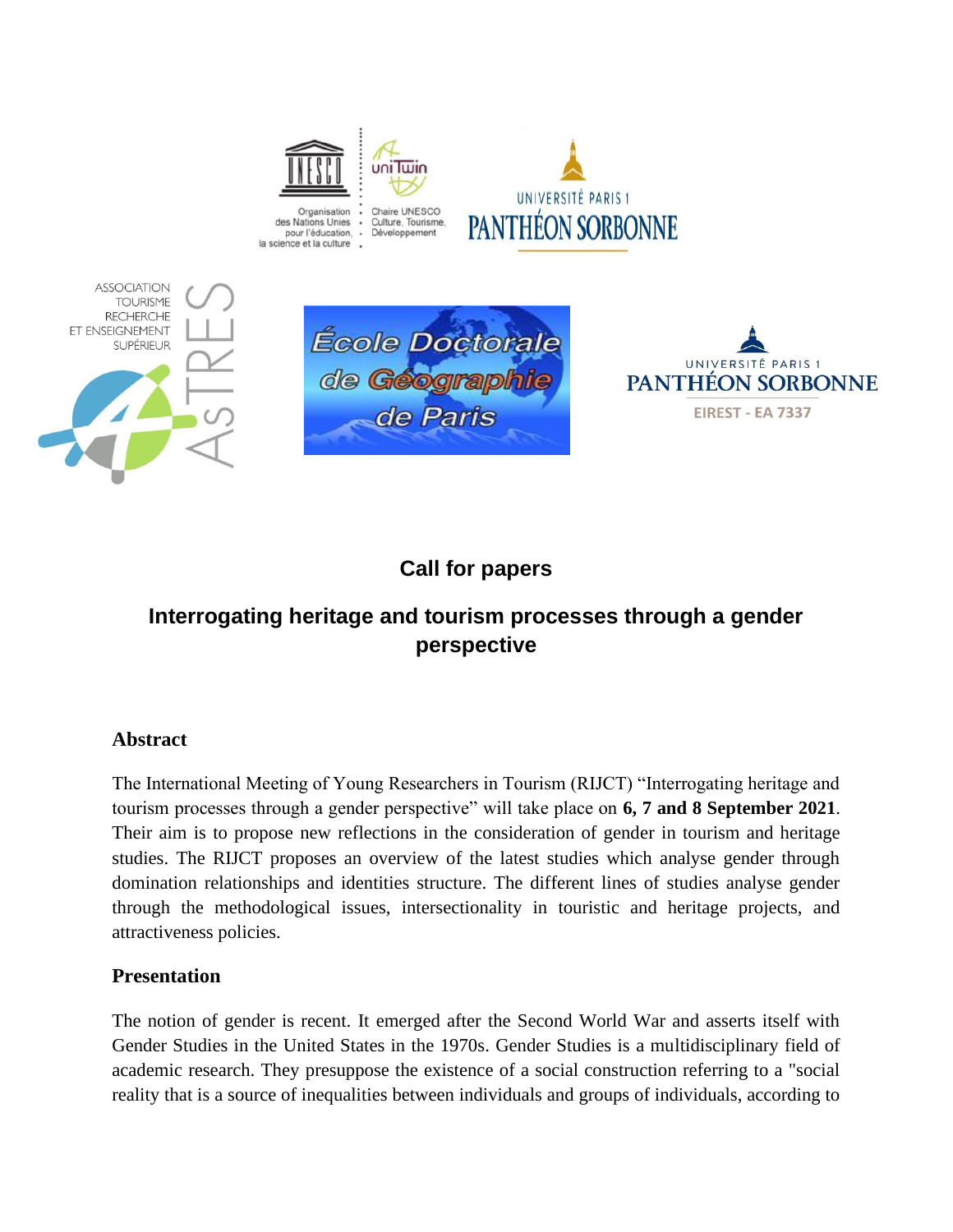their sex and sexual preferences" (Vallet, 2018). Due to the recent genesis of the gender concept, attempts to cross-reference gender studies with tourism and heritage studies are still limited. Several works have shown that tourism is a highly gendered activity (Kinnaird and Hall, 1996) by analysing, for example, the importance of gender in tourist landscapes, the factors of attraction and repulsion, the perceptions of the same tourist destination according to gender (McGehee, Loker-Murphy and Uysal, 1996) or gender relations within tourism projects (Louargant, 2003; Cauvin-Verner, 2009) and sexualities relating to tourism (Staszak, 2012). On the tourism industry side, several studies have highlighted both inequalities in access to tourism jobs and the associated cultural, social, economic and political changes that maintain or challenge gender roles and hierarchies (Aitchison, 2005).

Work on the social and cultural impacts of tourism activities, particularly through the issue of the commodification of local cultures (Kinnaird and Hall, 1996) supported by public policies for tourism development and heritage preservation, has shown that men and women play different roles in this process (Swain, 1995). As a tool for the critical analysis of power relations, gender is an essential element of understanding in order to analyse the unthinking of gender in heritage development and exclusion processes (Belvilacqua, 2015) as well as the heritage claims of sexual minorities (Chantraine, 2017). Few works cross gender, tourism and heritage at the same time. However, the analysis of this triangulation makes it possible to grasp the articulation of tourism and heritage with territories and local communities. It questions identities, representations, collective memory, roles and inequalities that shape tourism and heritage processes.

The International Meeting of Young Researchers in Tourism "Questioning heritage and tourism processes through gender" wish to encourage reflection on the links between tourism/gender, heritage/gender and tourism/heritage/gender. Within this framework, 4 lines of study have been elaborated:

- Methodological issues and approaches
- Intersectionality in the fields of tourism and heritage
- Gendered tourism and heritage experiences and practices
- Attractiveness policies from a gender perspective

#### **Research Streams**

#### **Stream 1 - Intersectionality in the field of tourism and heritage**

Introduced into feminist literature in 1989 by Kimberlé Crenshaw along the lines of Black Feminism to analyse the experience of African-American women (Maillé, 2017), the concept of intersectionality invites us to consider the variety of systems of oppression in order to understand their interaction in the production and reproduction of social inequalities (Crenshaw 1989). Intersectionality constitutes a grid for analysing hierarchies and relations of domination by considering social categories, gender, class, ethnicity and nationality. In the field of tourism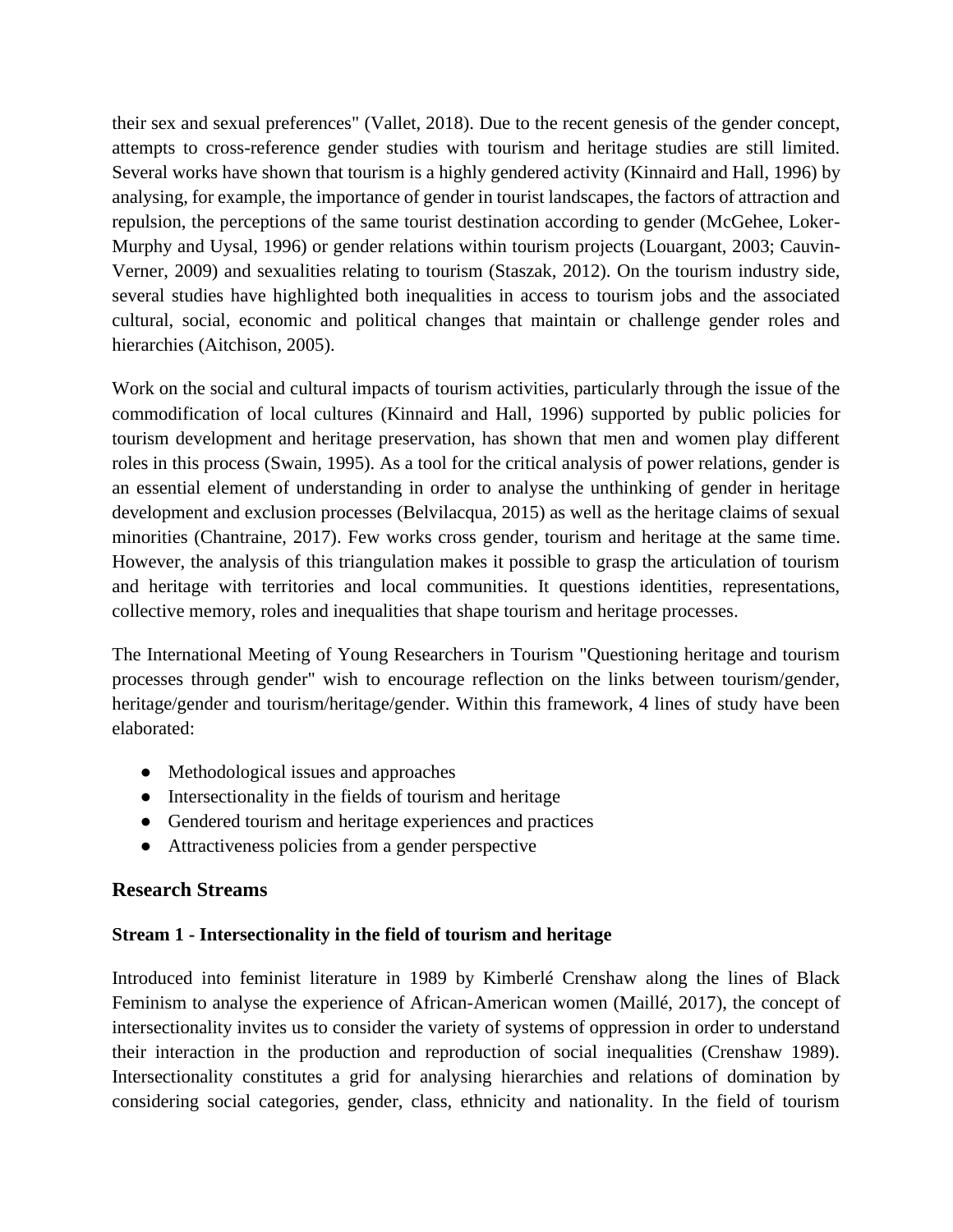studies, work integrating intersectionality remains limited. The main studies have focused on nationality, race, gender and class in the hotel sector highlighting the sexual harassment suffered by women (Adib and Guerrier, 2003). Intersectionality usually remains peripheral in tourism studies (Tapia, Lee and Filipovitch, 2017). However, this approach critically questions tourism and heritage studies by highlighting nuances in sectoral and organisational characteristics, employment patterns and power relations (Mooney, 2017). This axis of research proposes to question the notion of intersectionality through the gender relations which are expressed within the groups and actors involved in tourism and heritage projects throughout the world.

#### **Stream 2 - Methodological issues and approaches**

As a multidisciplinary field of research, tourism studies have long focused on the administrative and economic aspects of tourism to the detriment of social and political issues.Yet gender allows issues of power, control and equality in tourism processes and practices to be explored (Swain, 1995). The postcolonial and postructuralist approaches of the mid-1990s helped to recognise a framework of multiple oppressions (Butler, 1993). Despite the hostility of research in genderoriented tourism, a new generation of work in the early 2000s integrated gender identity studies with lesbian studies, gay studies and more recently queer studies. These approaches call for overcoming the male/female polarisation (Creissels and Zapperi, 2007). However, gender studies in tourism studies are still dominated by the themes of sex tourism and tourism employment (Pritchard and Morgan, 2000). The challenge of this line of research is to better understand the new approaches to gender in tourism studies in order to constitute a panorama of methodological and conceptual approaches to gender analysis. Can we talk about a new moment in research on gender-oriented tourism studies? How can we characterise it? How do tourism studies position themselves in relation to this question, and what are the analytical grids used? This line of research also seeks to bring together and discuss these new approaches in several international sociocultural and political contexts in a comparative approach in order to give a report of the plurality of ways in which gender is mainstreamed/included. Emphasis is also placed on the difficulties faced by researchers on themes where the symbolic and sometimes physical violence of their field of study tends to question them personally about their status and their place in this field of research.

#### **Stream 3 - Gendered tourism and heritage experiences and practices**

Gender research allows tourism and heritage studies to rethink the gender identities that are expressed in the societies of the visited and of the visitors. Gender representations, norms and rules vary between societies. Heritage and tourism bring groups together around specific gender representations and norms. Both heritage and tourism provide a privileged basis for defining, transmitting and disseminating gender roles and identities that are expressed in practices and experiences.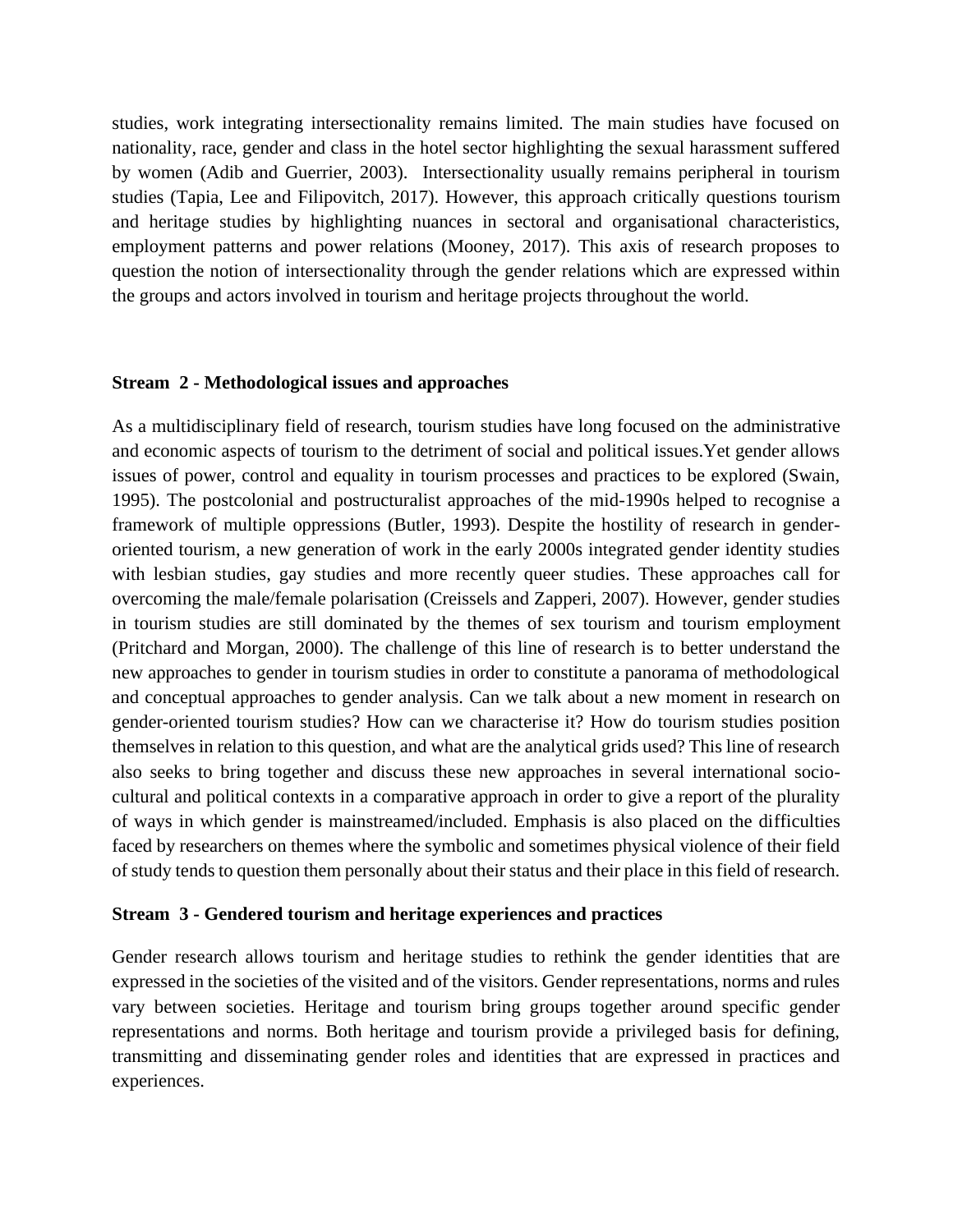The tourist experience is "a complex psychological process" (Quinlan Cutler and Carmichael, 2010) which is based in particular on an identity construction (Jaurand, 2015). The objective of this axis is to question the notions of "gendered" heritage and tourism practices and experiences that result from these identity constructs. The aim is to propose a new reading of the relationships that exist between the societies visited and the visitors from the point of view of conceptual gender identities such as the valorisation of tourist experiences designed for women and men or according to sexual affiliations. Certain tourist activities related, for example, to sports or adventure tourism are associated with a set of values (virility, strength) which would be specific to masculinity through their media treatment and the experiences of tourists. At the same time, tourism practices may reinforce forms of idealisation of femininity and masculinity or reverse gender relations by contradicting male hegemony by taking into account the economic position and nationality of tourists (Pruitt and Lafont, 1995). Tourism and heritage experiences show that femininity and masculinity are becoming increasingly complex and multidimensional.

### **Stream 4 - Attractiveness policies from a gender perspective**

Numerous works testify to the primacy of gender social patterns in public policies: urban renewal projects, or even territorial attractiveness programs, generally respond to codes of gendered domination based on an asymmetrical system. In such settings, the sexual dimension does not necessarily correspond to a descriptive gender but acquires a polymorphic character referring to several forms of sexuality(ies). However, changes are under way in the practices of designing and implementing local urban policies: more and more municipalities in Europe are taking into account gender inequalities in the process of making the city or putting urban places into tourism (or heritage) (Pritchard and Morgan, 2000). What tools (legal, fiscal, political) are public authorities adopting to foster the development of gendered tourism? What are the socio-economic impacts of these actions on the territories?

Moreover, gender is also important for the processes of construction of the landscape or tourist site (natural, historical, cultural or artistic). The destination, like the tourist experience itself, allows the dimensions of the individual's interiority and exteriority to be articulated in relation to otherness (Kinnaird and Hall, 1996): How do the actors in the city act as an agency and actively participate in the production of the tourist experience? How can gender condition these action strategies? This last axis attempts to explore the links (possible or existing) between local and/or tourism policies and gender.

### **Non-exhaustive list of topics**

- Women and Heritage
- Gender Identities and Heritage
- Gender construction and tourism
- Tourism marketing and gender
- Empowerment of women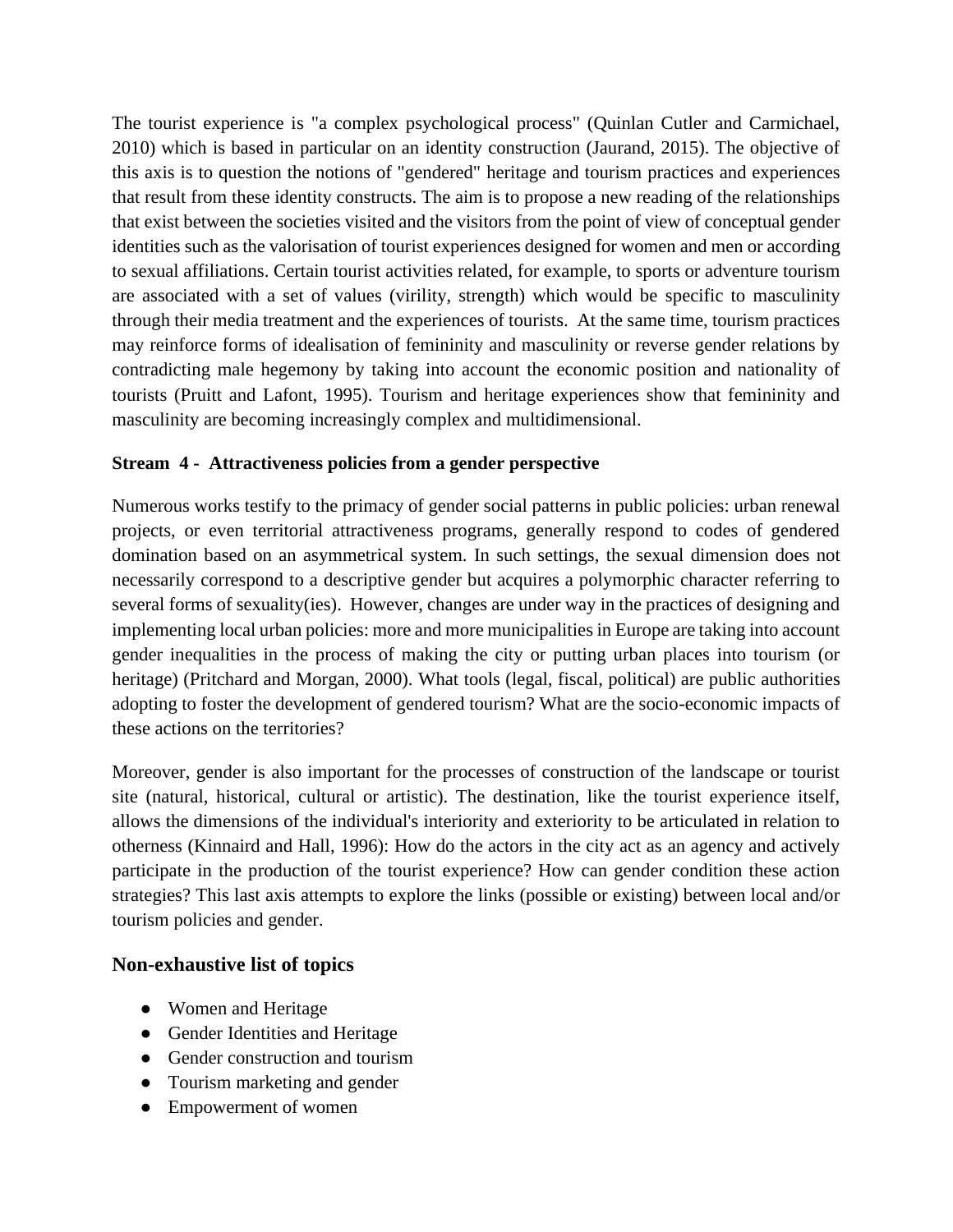- Intersectionality and tourism
- Tourism and sexuality
- Gendered Patrimonializations
- Gender, imagination and tourism
- Gender Employment Inequalities in Tourism and Heritage
- Tourism, migration and gender

# **Scientific Committee**

Maria Gravari-Barbas (University of Paris 1 Panthéon-Sorbonne), Elisabetta Ruspini (University of Milan-Bicocca) , Mohammed Aderghal (University of Mohammed V of Rabat) , Aurélie Condevaux (University of Paris 1 Panthéon-Sorbonne), Corinne Cauvin Verner (Institute of African Worlds), Heather Jeffrey (University of Middlesex University Dubai), Véronique Antomarchi (IUT Paris Descartes), Chadia Arab (CNRS-ESO University of Angers), Jean-François Staszak (University of Geneva), Mari Oiry Varacca (University of Paris-Est Marne-la-Vallée), Honggang Xu (Sun Yat-Sen University), Maria Rosaria Pelizzari (University of Salern), Marianne Blidon (University of Paris 1 Panthéon-Sorbonne).

# **Organisation Commitee**

Organisation of the congress is carried out by the PhD students of the EIREST, University Paris 1 Panthéon-Sorbonne, Ecole Doctorale de Géographie de Paris (Paris PhD School of Geography): Sandra Biondo, Nacima Mohamdi and Merryl Joly.

# **Submit a proposal**

Due to the current situation, the RIJCTs will be organised in the form of a webinar on the **6, 7 and 8 september 2021.** The proposals for papers will take the form of presentations followed by a discussion. To propose a communication, please send an abstract and 3 to 5 keywords (500 words, Times New Roman, 11, 1.5 line spacing), specify the language of communication chosen (French or English) and a brief presentation (specifying the affiliation institution/organisation, research fields, thesis subject and contact email).

Proposals should be sent to rijct2021@gmail.com **before 15 May 2021** and the selection results will be communicated at the **end of May 2021**. Full texts should be sent before **1 July 2021** (1000 words with an indicative bibliography).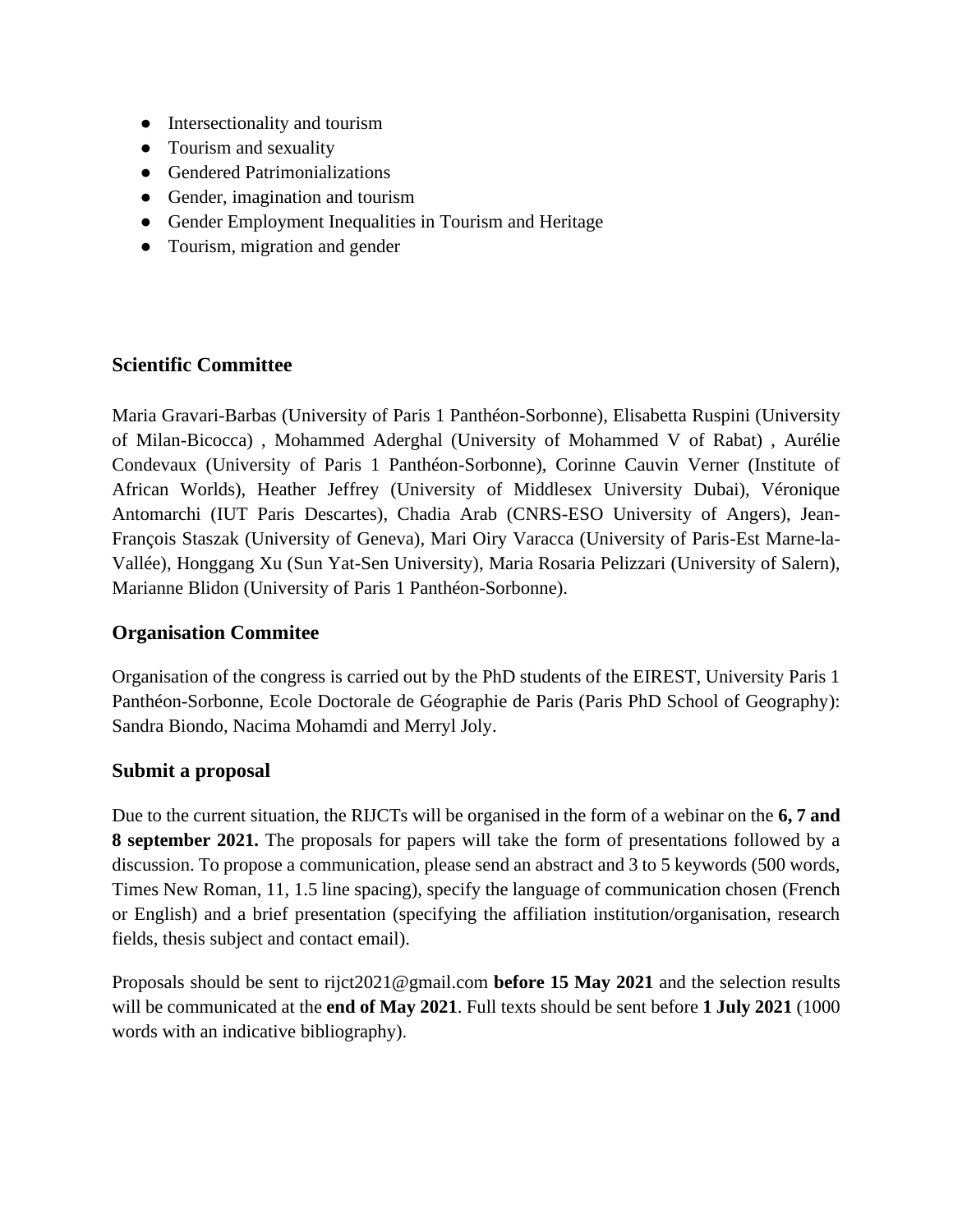### **References**

Aitchison, C. (2005), 'Feminist and gender perspectives in tourism studies: The social-cultural nexus of critical and cultural theories'. *Tourist studies*, volume 5 (3), pp. 207–224.

Bevilacqua, S. (2015), "L'impensé du genre dans la patrimonialisation du régime méditerranéen". *Journal des anthropologues*, 1(1-2), pp. 51-71

Butler, J. (1993), « Gender as performance: an interview with Judith Butler ». *Radical Philosophy*, 67.

Cauvin Verner, C. (2009), Du tourisme culturel au tourisme sexuel. Les logiques du désir d'enchantement. *Cahiers d'études africaines*, vol. 193-194, no. 1, pp. 123-146.

Creissels, A. and Zapperi, G. (2007), Histoire de l'art en France et *gender studies* : un mariage contre nature ?. *Perspective*, 4 | 2007, pp. 710-715.

Crenshaw, K. (1989), Demarginalizing the Intersection of Race and Sex: A Black Feminist Critique of Antidiscrimination Doctrine, Feminist Theory and Antiracist Politics. *University of Chicago Legal Forum*: Vol. 1, Article 8.

Chantraine, R. (2017), Faire la trace ? La patrimonialisation des minorités sexuelles. *La Lettre de l'OCIM*, 173 | 2017, pp. 26-33.

Guerrier, Y. and Adib, A. (2003), Work at Leisure and Leisure at Work: The Emotional Labour of Tour Reps. *Human Relations*, 56, pp. 1399-1417.

Jaurand, E. (2015),« La sexualisation des espaces publics dans la subculture gay ». Géographie et cultures, pp.29-58

Kinnaird, V. and Hall, D. (1996), Understanding tourism processes: A gender-aware framework. *Tourism Management*, volume 17 (2), pp. 95–102.

Louargant, S. (2003), L'approche de genre pour relire le territoire. Les trajectoires hommesfemmes dans les projets touristiques ruraux (Ardèche méridionale, Ligurie, Fes-Boulemane). Doctorat de géographie. Université Joseph-Fourier - Grenoble I, Français, 427 p.

Maillé, C. (2014), Approche intersectionnelle, théorie postcoloniale et questions de différence dans les féminismes anglo-saxons et francophones. *Politique et Sociétés*, Vol.33, No.1, pp. 41-60.